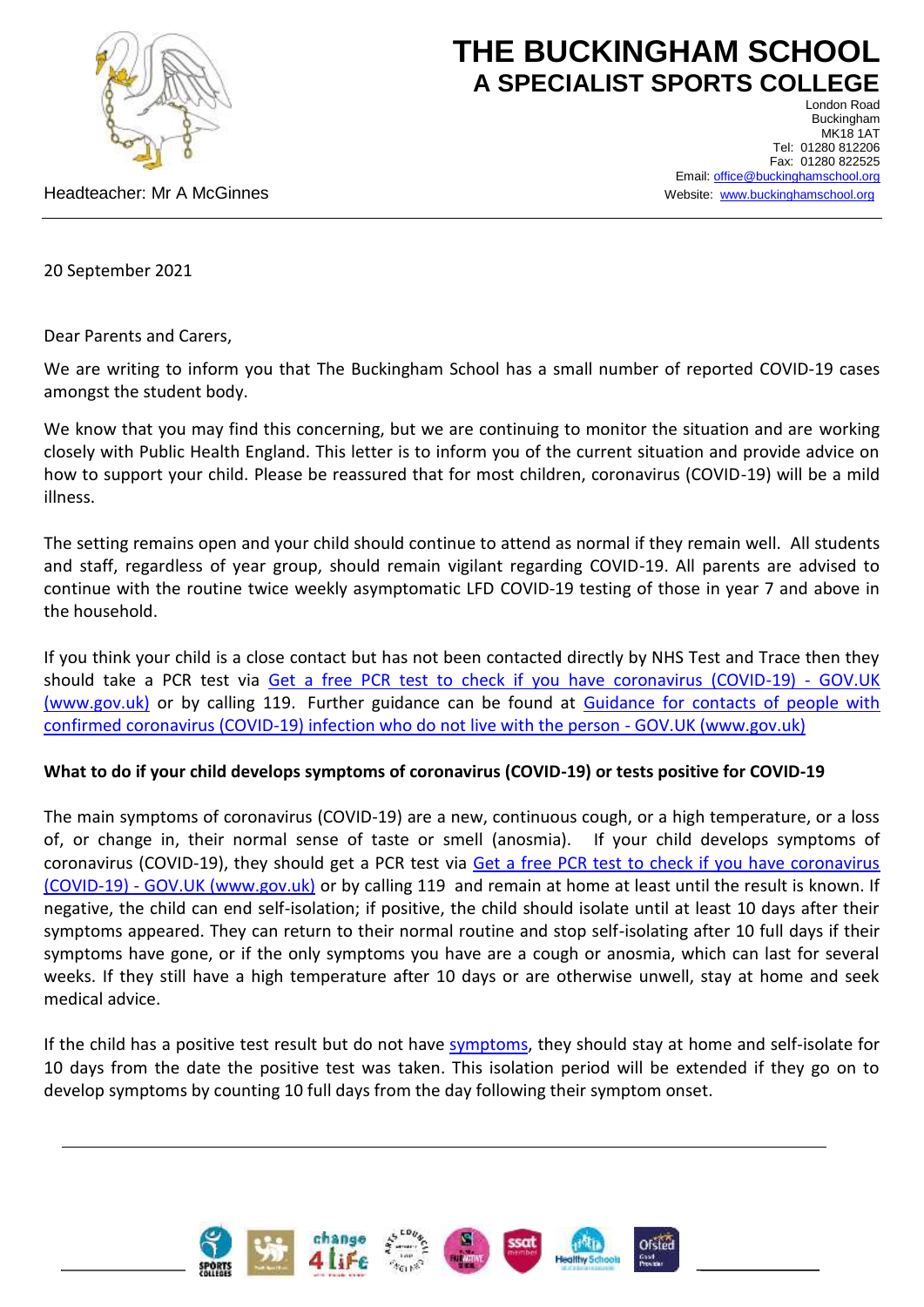## **Instructions for people who live in the same household as someone with COVID-19 (tested positive or symptomatic awaiting a test result)**

Please see the [stay at home guidance](https://www.gov.uk/government/publications/covid-19-stay-at-home-guidance) with information of what the household should do and who is exempt from isolation as a close contact. Even if you are exempt it is recommended that contacts get a PCR test, and undertake other measures outlined in the guidance such as limiting contact with anyone who is extremely clinically vulnerable and wearing a face covering in enclosed spaces while the person in your household with COVID-19 is self-isolating.

**If you / your child develop [symptoms](https://www.gov.uk/government/publications/covid-19-stay-at-home-guidance/stay-at-home-guidance-for-households-with-possible-coronavirus-covid-19-infection#symptoms) at any time, even if these are mild, self-isolate immediately, [arrange](https://www.gov.uk/get-coronavirus-test)  [to have a COVID-19](https://www.gov.uk/get-coronavirus-test) PCR test and follow the [guidance for people with COVID-19 symptoms.](https://www.gov.uk/government/publications/covid-19-stay-at-home-guidance/stay-at-home-guidance-for-households-with-possible-coronavirus-covid-19-infection#SymptomsPositiveTest)**

### **For most people, coronavirus (COVID-19) will be a mild illness.**

If your child does develop symptoms, you can seek advice from the nhs.uk website at [https://www.nhs.uk/conditions/coronavirus-covid-19/check-if-you-have-coronavirus-symptoms/.](https://www.nhs.uk/conditions/coronavirus-covid-19/check-if-you-have-coronavirus-symptoms/) If you are concerned about your child's symptoms, or they are worsening you can seek advice from NHS 111 at <https://111.nhs.uk/> or by phoning 111.

#### **Contacts who are not required to self-isolate from 16 August 2021**

From 16 August, you will not be required to self-isolate if you are notified you have had close contact with someone with COVID-19 and any of the following apply:

- you are fully vaccinated
- you are below the age of 18 years 6 months
- you have taken part in or are currently part of an approved COVID-19 vaccine trial
- you are not able to get vaccinated for medical reasons

Fully vaccinated means that you have been vaccinated with an [MHRA approved COVID-19 vaccine](https://www.nhs.uk/conditions/coronavirus-covid-19/coronavirus-vaccination/coronavirus-vaccine/) **in the UK**, and at least 14 days have passed since you received the recommended doses of that vaccine.

If you are a health or social care worker or student working in health and social care settings who has been identified as a household contact and are exempt from self-isolation, there is additional guidance [available](https://www.gov.uk/government/publications/covid-19-management-of-exposed-healthcare-workers-and-patients-in-hospital-settings/covid-19-management-of-exposed-healthcare-workers-and-patients-in-hospital-settings) that you should follow to reduce the risk of spread of COVID-19 in these settings including not returning to work until you have a negative PCR test.

Students who are under the age of 18 years and 6 months or older students who are fully vaccinated can still attend the educational setting if identified as a close contact. They are recommended to get a PCR test\* if 5 years and older (for household contacts there is no lower age restriction), avoid anyone who is extremely clinically vulnerable for the time they would have isolated and follow additional measures outlined below.

\*They should not arrange to have a PCR test if they have previously received a positive PCR test result in the last 90 days, unless they develop any new symptoms of COVID-19. It is possible for PCR tests to remain positive for some time after COVID-19 infection.